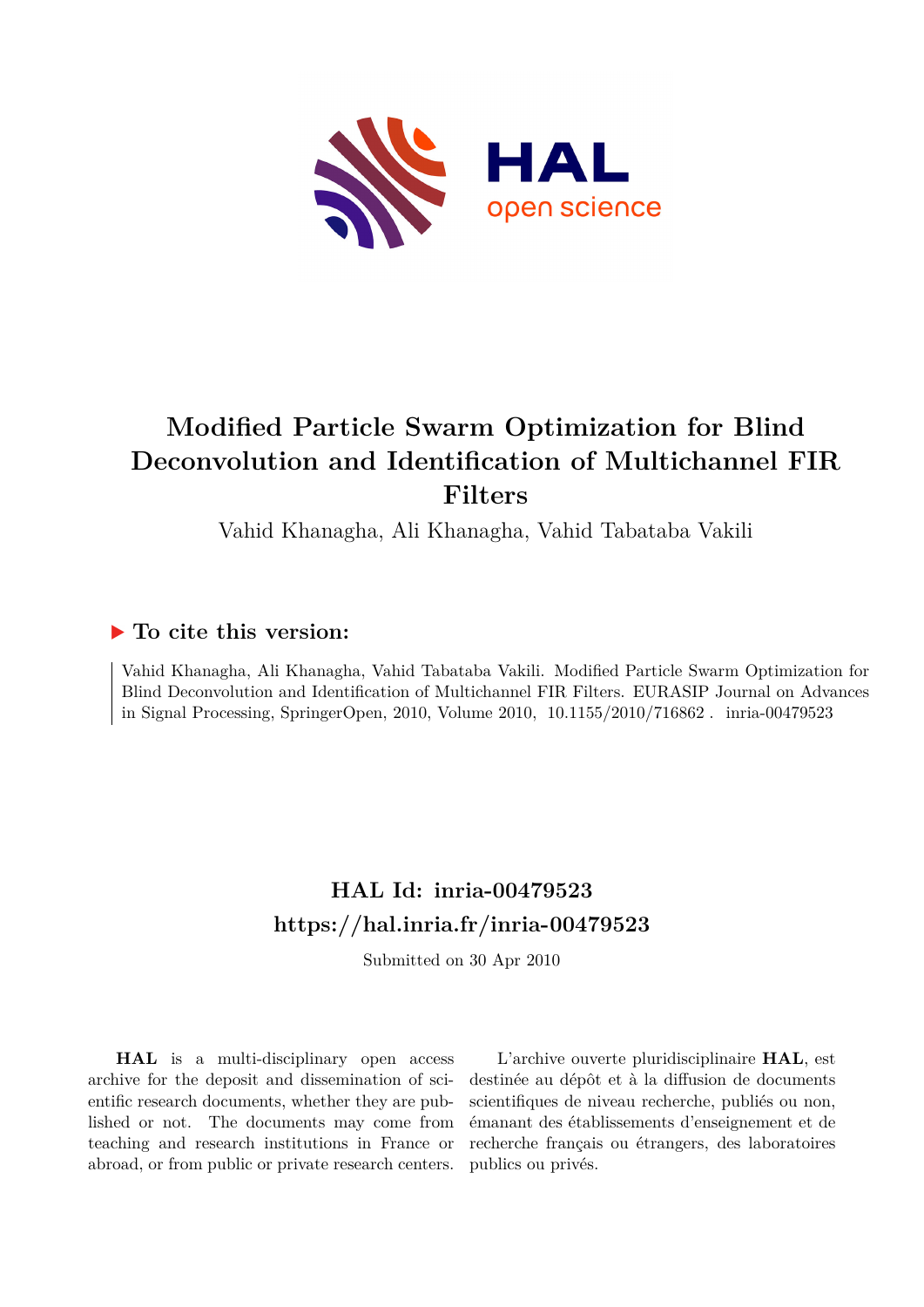### *Research Article*

## **Modified Particle Swarm Optimization for Blind Deconvolution and Identification of Multichannel FIR Filters**

#### **Vahid Khanagha,1 Ali Khanagha,2 and Vahid Tabataba Vakili1**

*1Electrical Engineering Department, Iran University of Science & Technology (IUST), Narmak, 1684613114 Tehran, Iran 2Research Institute of Petroleum Industry (RIPI), Shahre Rey, 1485733111 Tehran, Iran*

Correspondence should be addressed to Vahid Khanagha, vahid.khanagha@inria.fr

Received 22 March 2009; Revised 8 December 2009; Accepted 13 January 2010

Academic Editor: Irene Gu

Copyright © 2010 Vahid Khanagha et al. This is an open access article distributed under the Creative Commons Attribution License, which permits unrestricted use, distribution, and reproduction in any medium, provided the original work is properly cited.

Blind identification of MIMO FIR systems has widely received attentions in various fields of wireless data communications. Here, we use Particle Swarm Optimization (PSO) as the update mechanism of the well-known inverse filtering approach and we show its good performance compared to original method. Specially, the proposed method is shown to be more robust against lower SNR scenarios or in cases with smaller lengths of available data records. Also, a modified version of PSO is presented which further improves the robustness and preciseness of PSO algorithm. However the most important promise of the modified version is its drastically faster convergence compared to standard implementation of PSO.

#### **1. Introduction**

This paper addresses the problem of blind identification of multi-input-multi-output (MIMO) channels in the general scenario, where all of the *M* observed signals  $y(n)$  =  $[y_1(n), \ldots, y_M(n)]^T$  are considered to be convolutive mixtures of *N* unknown, yet statistically independent sources  $x(n) = [x_1(n), \ldots, x_N(n)]^T$ . This is often the case in typical echoic environments, where each sensor captures not only the direct contributions from each source, but also several reflected versions of the original signals with totally different propagation delays. The blindness here means that we have no prior knowledge about the MIMO system and no training data is available. The *i*th observed mixture can be written as

$$
y_i(k) = \sum_{j=1}^{M} \sum_{l=-\infty}^{\infty} f_{ij}(k-l)x_j(l) + n_i(k).
$$
 (1)

Here  $n_i(k)$  is additive white Guassian noise and  $f_{ij}(l)$ ,  $-\infty < l < \infty$  are tap weight coefficients of channel impulse response from *j*th source to the *i*th sensor. Each subchannel of the MIMO system can be written in *z* domain as  $F_{ij}(z) = \sum_{l=-\infty}^{\infty} f_{ij}(l) z^{-l}$ .

Inverse filtering approach [1] consists of an iterative solution, which recursively extracts sources from the mixture one by one and then following the estimation of experienced channel by any extracted source, and reconstructs this signal as it was originally observed on each sensor. Now, after reduction of reconstructed sources from sensor measurements, the same procedure can be used for extraction of remaining sources. The source extraction step is down by the steepest descent maximization of a class of cumulantbased cost functions with respect to coefficients of equalizer filters. However, this optimization strategy is prone to being trapped in local maxima, especially in lower SNR scenarios or when the available data record is too small [1].

An alternative to this gradient-based optimization is a structured stochastic search of the objective function space. These types of global searches are structure independent because a gradient is not calculated and the adaptive filter structure does not directly influence the parameter updates. Due to this property these types of algorithms are potentially capable of globally optimizing any class of objective functions [2]. Particle Swarm Optimization (PSO) is one of these stochastic structured search algorithms that have recently gained popularity for optimization problems.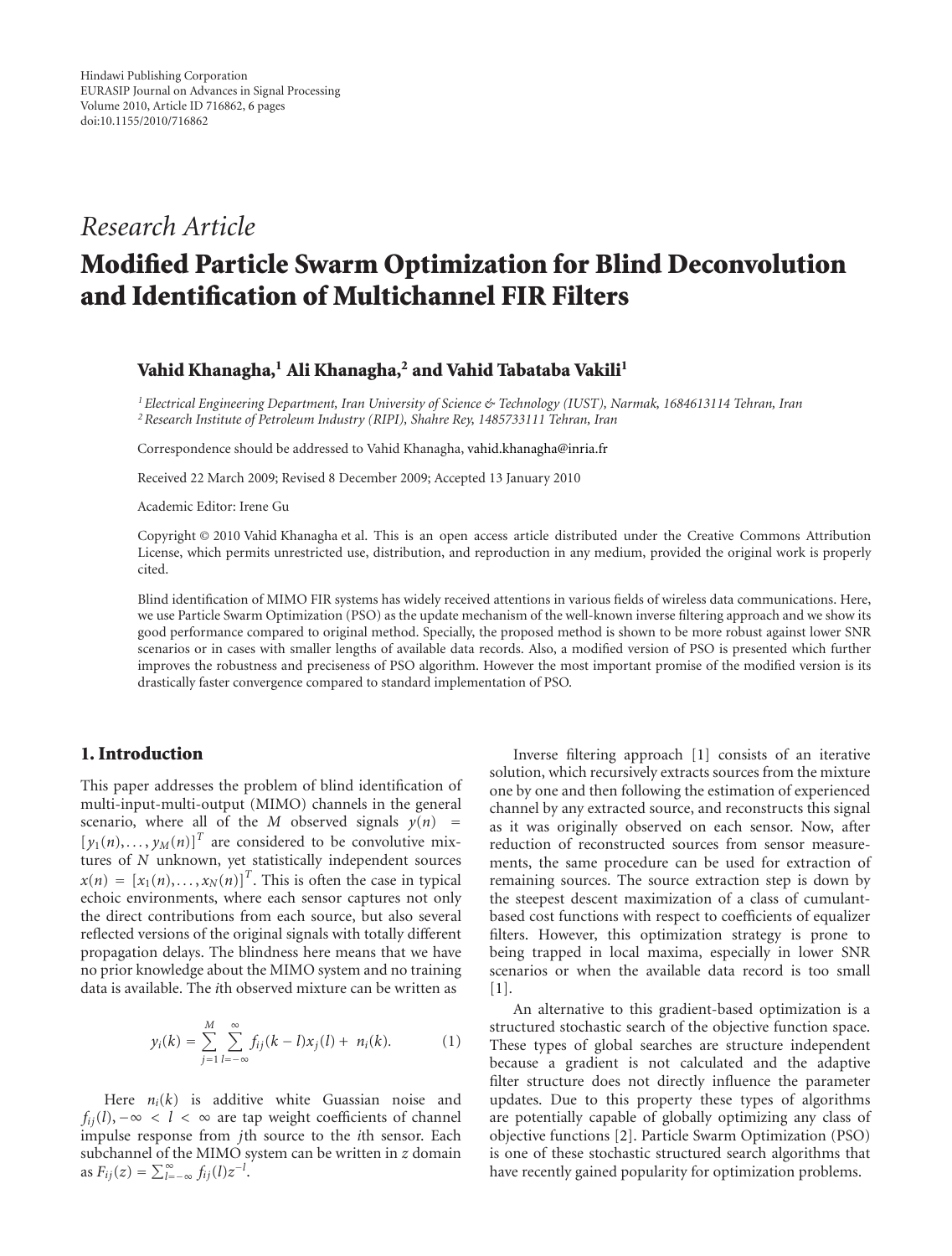This paper investigates the application of PSO technique in source extraction step of the above-mentioned procedure for mutually independent, zero mean i.i.d binary sequences. It should be noted that although [3] has addressed the same subject, but its update equation seems more like a heuristic method which employs a random weighted addition of gradients based on second-order statistics and prediction methods, while PSO is defined as cooperative random search of particles toward their current global and local best points in search space according to some fitness function [4] as it will be discussed in Section 3.1 and simple multiplication of

PSO. In this paper, after studying the suitability of standard PSO for blind identification problem, we propose a modified version which finds its initial direction according to original gradient-based method in [1]. In fact the promised random search of PSO will be limited to smaller local areas with the most probability of maximizing the cost function. Also we modify the original fitness function used in [1, 3] by two supportive performance indexes in order to reduce the probability of algorithm failures which are the result of complete ignorance of original objective function about the existence of additive noise.

update equation by a random number (as in [3]) does not represent the essence of global random search suggested by

#### **2. Iterative Source Extraction and Channel Estimation**

In this section, we provide a detailed description of inverse filtering approach. Note that here we neglect the presence of noise  $n_i(k)$  in (1). Consider that a  $1 \times N$  row vector  $C^T$ , with its *i*th element  $C_i(z) = \sum_{i=1}^{L} c_i(l)z^{-l}$ , operates on observed data vector  $y(k)$  to construct equalizer output as

$$
e(k) = \sum_{i=1}^{N} y_i(k) * c_i(k)
$$
  
= 
$$
\sum_{i=1}^{N} \sum_{j=1}^{M} x_j(k) * f_{ij}(k) * c_i(k)
$$
  
= 
$$
\sum_{i=1}^{N} \sum_{j=1}^{M} x_j(k) * h_j(k).
$$
 (2)

Here  $h_i(l)$ ,  $j = -\infty, \ldots, \infty$ , are elements of the overall impulse response from *j*th source to equalizer output:

$$
H_j(z) = F_{ij}(z)C_i(z) = \sum_{l = -\infty}^{\infty} h_j(l)z^{-l}.
$$
 (3)

Based on third- and fourth- order cumulant of equalizer output, [1] introduced a set of objective functions  $J_{r2}$  as

$$
J_{r2} = \frac{|\text{CUM}_r(e(k))|}{|\text{CUM}_2(e(k))|^{r/2}}.
$$
 (4)

Here  $\text{CUM}_k(e(k))$  is *k*th order cumulant of the equalizer output. The following upper bound has derived in [1] for *Jr*<sup>2</sup> :

$$
J_{r2}(c) \leq \left| \overline{\gamma}_{r\max} \right|.
$$
 (5)

Here,  $|\bar{\gamma}_{r \max}|$  = max<sub>1≤*j*≤*M*</sub> | CUM<sub>*r*</sub>( $x_j(k)$ )|. Equality of (5) holds when the overall transfer function becomes

$$
h_j(k) = d\delta(j - j_0)\delta(k - k_0). \tag{6}
$$

So the maximization of  $J_{r2}$  with respect to equalizer coefficients **C***<sup>T</sup>* leads to extraction of one of the sources on equalizer output up to a scaled and delayed version as

$$
e(k) = \alpha x_{j_0}(k - k_0), \quad j_0 \in \{1, ..., M\}.
$$
 (7)

This separation criteria, however, has the weakness of complete ignorance about the presence of noise. Authors in [1] have developed their theoretical proof about suitability of the above-mentioned objective function based on the assumption that the noise  $n(t)$  in (1) is negligible. This is the reason for poor performance of their proposed iterative, batch, steepest descent method *f* optimization at lower SNRs.

If we consider the presence of noise  $n_i(k)$  in (1), the addition of the term  $\sum_{i=1}^{N} n_i(k) * c_i(k)$  to  $e(k)$  of (2) will destruct the validity of theoretical proof in [1]. In fact when noise is dominant in sensor measurements, cooperation of this noise with equalizer coefficients may build up new fake maxima into  $J_{r2}$  regardless of overall impulse response  $h_i(k)$ and in this new maximum, separation point of (6) is no longer achievable.

However it is obvious that (6) would still provide local maximum for  $J_{r2}$  and separation would be met if we could somehow control the algorithm from trapping into these new maximum as it will be explained in Section 3.2.

After extraction of each source, the estimated signal can be used for estimation of the experienced channel by that signal through its way to each sensor:

$$
\hat{f}_{ij_0}(\tau) := \frac{E\{y_i(k)e^*(k-\tau)\}}{E\big\{|e(k)|^2\big\}}.
$$
\n(8)

Now, the third step is to reconstruct the extracted source as it was originally observed on each sensor in order to suppress its contribution from sensor observations:

$$
\hat{y}_{i,j_0}(k) = \sum_{l} \hat{f}_{i,j_0}(l)e(k-l),
$$
\n
$$
y'_i(k) = y_i(k) - \hat{y}_{i,j_0}(k), \quad y_i(k) \leftarrow y'_i(k).
$$
\n(9)

Hereafter, the same procedure can be used for extraction of remaining sources and then estimating the SIMO channel experienced by any one of them.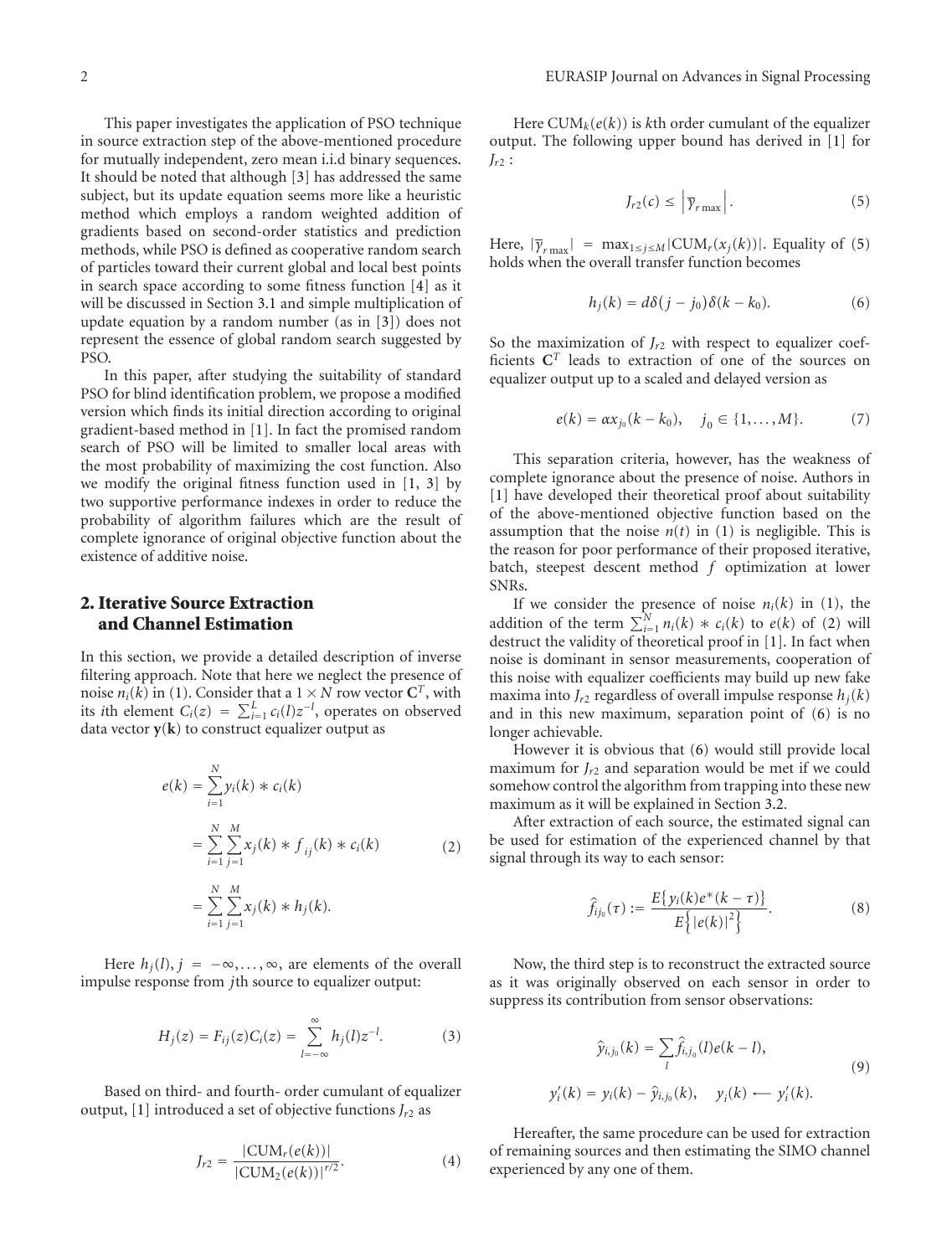#### **3. Particle Swarm Optimization**

*3.1. PSO Principles.* Particle swarm optimization [2] is a stochastic, population-based evolutionary algorithm for problem solving in complex multidimensional parameter spaces. It is a kind of swarm intelligence that is based on social-psychological principles.

A multidimensional optimization problem is given, along with an objective function to evaluate the fitness of each candidate point in parameter space; the swarm is typically modeled by particles in this multidimensional space that have a position and a velocity. After the definition of a random population of individuals (particles) as candidate solutions, they fly through hyperspace of parameters with the aid of two essential reasoning capabilities: their memory of their own best local position and knowledge of the global or their neighborhood's best [5].

PSO begins by initializing a random swarm of *Np* particles  $p_i = [p_{i1}, \ldots, p_{iL}]$ , each having *L* parameters. At each iteration, the fitness of each particle is evaluated according to selected fitness function. The fittest experienced position of each particle is stored and progressively replaced as  $pbest_i$ ,  $i = 1,..., N_p$ , along with a single most globally fit particle (*gbest*) as fitter locations are encountered during algorithm iterations. The parameters of each particle in the swarm are updated at each iteration (*n*) according to a velocity vector as [6]

$$
\overline{\text{vel}_i}(n) = \omega \times \overline{\text{vel}_i(n-1)}
$$
  
+  $\text{acc}_1 \times \text{diag}[e_1, e_2, \dots, e_L]$   
 $\times (gbest - p_i(n-1))$  (10)  
+  $\text{acc}_2 \times \text{diag}[e_1, e_2, \dots, e_L]$   
 $\times (pbest_i - p_i(n-1)),$ 

$$
p_i(n) = p_i(n-1) + \text{vel}_i(n). \tag{11}
$$

Here,  $\overline{vel_i}(n)$  is the velocity vector of particle *i*,  $e_r \in (0, 1)$ is a random value,  $acc_1$  and  $acc_2$  are acceleration coefficients toward *gbest* and *pbest*; and  $\omega$  is the inertia weight.

In fact, the trajectory of each particle is determined by random superposition of its previous velocity with the location of local and global best particles found by far. As new *gbests* are encountered during the update process, all other particles begin to swarm toward this new *gbest*, continuing their random search along the way. The optimization is terminated when all of the particles have converged to *gbest* or a sufficient condition of fitness function met:

*3.2. Implementation of PSO for Source Extraction.* We propose to use PSO as optimization method for maximization of  $J_{r2}$  with respect to coefficients of parallel equalizers  $(c_i(l))$ ,  $i = 1, \ldots, M, l = 1, \ldots, L$  as  $M \times L$  dimensional particles.

Clearly  $J_{r2}$  of (4) seems a reasonable choice of fitness function since in the absence of noise, its maximization provides pure separation of the source  $x_{i0}(k)$  at multichannel equalizer output. But as it is mentioned in Section 2 this



Figure 1: Histogram of successfully extracted source at equalizer's output.

−2 −1*.*5 −1 −0*.*50 0*.*51 1*.*5 2 *e*(*k*)

*n*(*e*(*k*))

objective function fails in low SNR scenarios and would have several fake maxima with respect to equalizer coefficients. Also the steepest gradient method of [1] has shown poor performance in cases with limited number of available data samples.

The simplicity of PSO suggests that we can easily combine several objective functions for further evaluation of the true level of fitness of a candidate particle in order to stay aside from the trap of fake global maxima in the case of noisy and smaller length records of data. For instance, since we expect complete deconvolution of extracted source at each iteration, a simple choice is to evaluate the level of correlation between successive samples of equalizer output. It is clear that there will be no time dependency between successive samples at ideal point of separation and deconvolution as in (5). It allows us to exploit signal correlations at nonzero lags as in [7]. Specifically we expect the following cost function to converge to zero when the true separation met.

$$
J_{\text{cor}} = \sum_{l=1}^{K} E\Big\{ [e(k)e(k+l)]^2 \Big\}.
$$
 (12)

Also we can use histogram of equalizer output as a clue for leading particles toward desired solution. For the assumed equiprobable sequence of ∓1*s* we expect the histogram of the equalized output to have a form like Figure 1 which shows the histogram of one of the successfully extracted sources in high SNR scenario. In lower SNR cases, when algorithms fails this histogram finds irregular Gaussian like shapes as in Figure 2. Two important differences between these two histograms exist: first, the concentration of histogram in Figure 2 around zero and second, the existence of infrequent extreme deviations as few points which are larger than 2.

Then as another measure of fitness, we can use the frequency of occurrence of samples with very small absolute values (smaller than 0.2 e.g.,) or with values larger than 2 as fitness parameter *J*hist. Here by frequency of occurrence we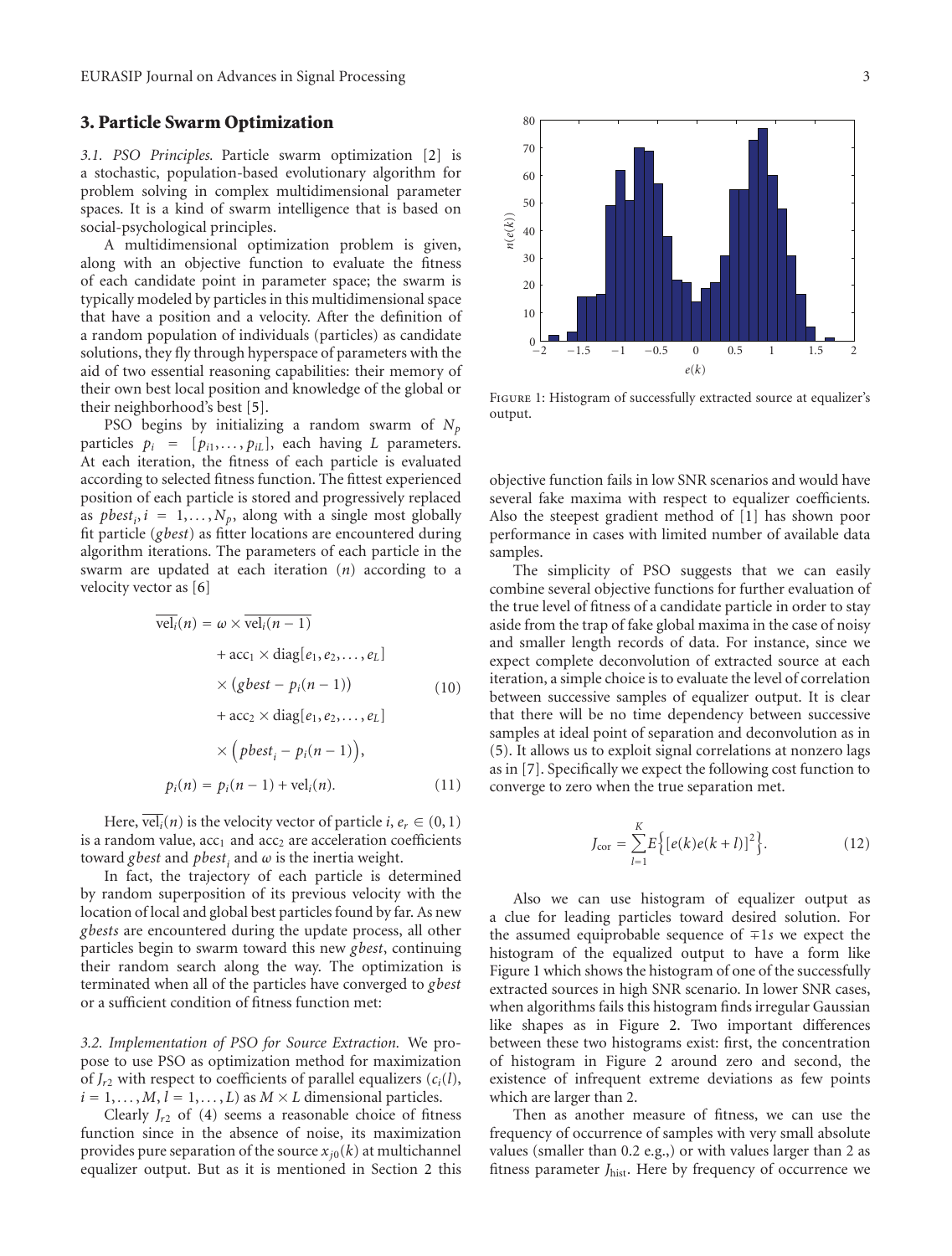

Figure 2: Irregular histogram of equalizer's output when algorithm fails.

mean the number of occurrences. Now, our overall fitness function of particles **ci** is defined as

$$
J_{\text{fitness}}(\mathbf{c_i}) = \alpha J_{r2}(\mathbf{c_i}) - \beta J_{\text{cor}}(\mathbf{c_i}) - J_{\text{hist}}(\mathbf{c_i}).
$$
 (13)

Here  $\alpha$ ,  $\beta$  are approximately small coefficients and their selection has some effects on the convergence speed and robustness of the algorithms. In this new fitness function,  $J_{r2}$  and  $J_{cor}$  have comparable values as their weight should be adjusted by *α* and *β*. *J*hist has very large modulus values which is desirable because it should strictly reject any particle with undesired histogram shape in the tails. Note that we can not apply this objective function to original gradient based method since the disapproval of a new equalizer coefficient set is equal to termination of algorithm run and it may causes the algorithm to stock near the initialization point, even in high SNR scenarios.

As it will be shown in Section 4, although this combination of three different cost functions improves the performance of PSO algorithm in noisy scenarios, it also has restricted the approval of new global and local best particles to some extent and it may slow down the search for optimum vector of parameters even in high SNR cases. So there will be a tradeoff between convergence speed and probability of algorithm failures in noisy environments.

In Practice, one general weakness of PSO is that its local search is not guaranteed convergent and based on the selected swarm size and its initialization; it may converge in a local non-optimal solution. Also, the relatively slower rate of convergence of combined fitness function (13) requires larger swarm sizes and more iterations of algorithm. Hence, some modifications in original position update (11) have introduced using a similar approach suggested in [2]. We modify (11) as follos hybrid update equation:

$$
p_i(n) = k_1 \left( p_i(n-1) + \overline{\text{vel}_i}(n) \right) + k_2 \left( \rho \nabla_{\mathbf{c}_i} J_{r2} \right). \tag{14}
$$

Here,  $\rho$  is a small constant about 0.25 and  $k_1$ ,  $k_2$  are two constants that may dynamically change during the algorithm. The added  $\nabla_{\mathbf{G}} J_{r2}$  term is the gradient of  $J_{r2}$  w.r.t multichannel equalizer coefficients. Further details about derivation of this gradient are just the same as the steepest descent method of [1]. In our implementation we have used larger starting  $k_2$  and after few iterations set  $k_1 > k_2$ . With this choice, we are able to use the gradient as initial fast direction of swarm toward desired point in search space. Later when the swarm finds its way toward desired solution, we set  $k_1 > k_2$  in order to let random cooperative search of swarm perform its fine tuning of equalizer coefficients. Clearly the relation  $k_1 + k_2 = 1$  must be hold. The exact values of these two will not seriously affect the results, since the PSO will adjust the initial direction of the gradient anyhow. For example a good initial choice would be  $k_1 = 0.2, k_2 = 0.8$ . These values will be changed into  $k_1 = 0.8, k_2 = 0.2$  after 10 iterations.

From now on, we will refer to this modified version of PSO as hybrid PSO.

#### **4. Simulation Results**

In this section we compare performance of the proposed hybrid PSO of (14) with the steepest gradient method of [1] for the source extraction step of the well-known inverse filtering approach. Since the comparison with [3] was impossible due to its abstruse presentation of update equations we compare our proposed modified version with standard implementation of PSO (as in (11)) in terms of computational complexity, fidelity, and robustness against noise. We chose  $J_{42}$  as objective function of steepest gradient algorithm and used (13) as fitness function of PSO. A  $2\times 2$ transfer function **F**(**z**) was chosen as

$$
\begin{bmatrix} .65-.32z^{-1}+.65z^{-2}-.33z^{-3} & .61+.37z^{-1}-.26z^{-2}+.88z^{-3} \\ .38z^{-1}+.84z^{-2}+.32z^{-3} & .44z^{-1}+.25z^{-6} \end{bmatrix}
$$
(15)

Inputs  $\{x_i(k), i = 1, 2\}$  of MIMO system are mutually independent, zero mean i.i.d., binary sequences taking values  $\pm 1$  with probability 0.5 each. The normalized fourth-order cumulant is −2 in this case.

In the first simulation, the equalizer length was chosen to be 15  $(L = 15)$ . For the purpose of impulse response estimation and extracted signal cancellation,  $f_{ij0}(\tau)$  was estimated for  $-20 < \tau < 20$ . The possible permutation and scaling ambiguities in this estimation were solved by imposing proper normalization, and some shifting and alignments as in [1].

The performance index used for evaluation of  $M_c$  monte carlo runs is normalized mean square error (NMSE) which can be written for each subchannel  $F_{ij}(z)$  as

$$
\text{NMSE}_{ij} = \frac{M_c^{-1} \sum_{l=1}^{M_c} \left[ \sum_{\tau=-1}^{10} \left( f_{ij}^l(\tau) - f_{ij}(\tau) \right)^2 \right]}{\sum_{\tau=-1}^{10} \left( f_{ij}(\tau) \right)^2}.
$$
 (16)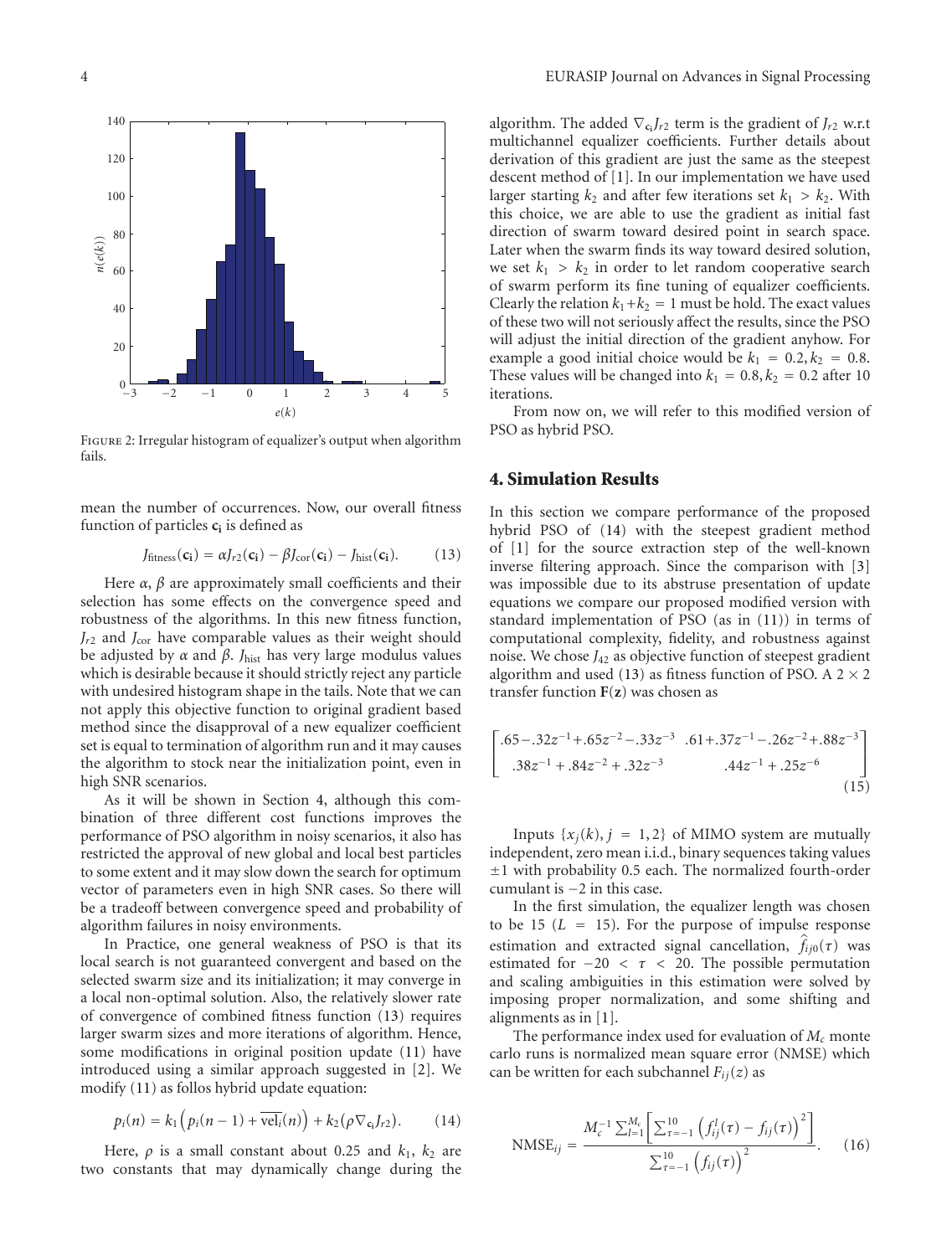

Figure 3: Comparison of NMSE for three algorithms in different SNRs.

In which  $f_{ij}^l(\tau)$  denotes the estimate of the *ij*th subchannel in *l*th Monte Carlo runs. The overall NMSE is:

$$
\text{ONMSE} = (MN)^{-1} \sum_{i=1}^{N} \sum_{j=1}^{M} \text{NMSE}_{ij}.
$$
 (17)

The parameters for PSO and hybrid PSO algorithms were chosen according to the tradeoff between convergence speed and algorithm runtime. A population of 100 particles is used with the maximum of 400 allowable iterations for PSO and 60 iterations for hybrid PSO. *α* and *β* of (13) are set to 0.3 and  $acc_1$ ,  $acc_2$  and  $\omega$  of (10) are all set to 1.  $k_1$  of (14) was chosen to be 0.2 at the start of simulation  $(k_2 = 0.8)$  in order to force the swarm in desired direction. After about 30 iterations,  $k_1$  was set to 0.8 ( $k_2 = 0.8$ ) so the cooperative random local search (around the global maximum) of the directed swarm begins.

Figure 3 shows the results for 30 Monte Carlo runs of these three algorithms for several SNRs. The moderate improvement of about 5 dB at lower SNRs can be seen in Figure 3. However as the SNR increases these entire three algorithms exhibit approximately the same very good performance of less than −17 dB.

As it was mentioned previously, the steepest gradient approach has difficulties coping with smaller lengths of available data records. In order to evaluate our proposed algorithm under such conditions, another simulation was done with different number of available observed samples. 30 Monte Carlo simulations were run at SNR = 20 dB for data sample sizes of 200 to 1000 and the results are presented in Figure 4. It can be seen that the significant improvement of about 5 dB has achieved by proposed hybrid PSO algorithm for 300  $\lt$  *T*  $\lt$  600. Although, in the case of *T* = 200. The standard PSO algorithm is the only method with acceptable performance of less than −10 dB. The poor performance of



Figure 4: Comparison of NMSE of channel impulse response Estimations for different lengths of available data records( $SNR =$ 20, equalizer length = 15).



FIGURE 5: The effect of parameters in (13) in identification quality.

hybrid method is due to primary effect of gradient term in (14). Since this gradient has gone in a wrong direction (just like we expect from complete failure of steepest gradient approach), its justification to PSO decreases the probability of even random convergences of PSO search to separation point.

It is interesting to note the stability of PSO method, specially the hybrid PSO. If we define the NMSEs of larger than −10 dB as algorithm failures, even in low noise scenarios, there exists the possibility of failure for steepest gradient approach. For instance, in  $SNR = 10$ , although the mean NMSE of 100 Monte Carlo runs are approximately the same, but 3 complete failures have met (10%). Table 1,